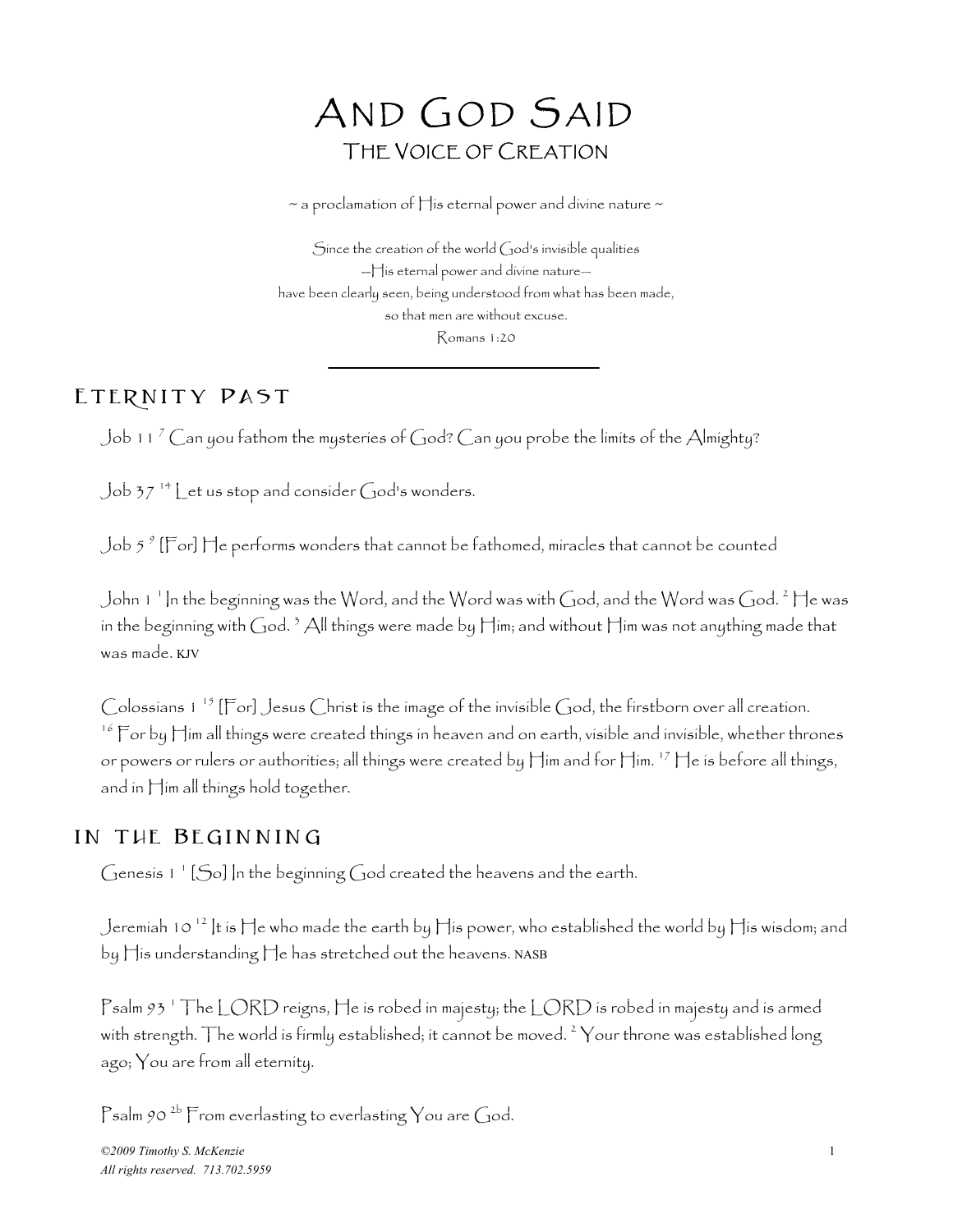Psalm  $89$ <sup>14</sup> Righteousness and justice are the foundation of Your throne; love and faithfulness go before You.

Isaiah 37 16 O LORD Almighty, God of Israel, enthroned between the cherubim, You alone are God over all the kingdoms of the earth. You have made heaven and earth.

 $\sinh 48$  <sup>13</sup> Your own hand laid the foundations of the earth, and Your right hand spread out the heavens; when You summon them, they all stand up together.

Hebrews 11  $^3$  By faith we understand that the universe was formed by the Word of God, so that what is seen was not made out of what was visible.

Psalm 33  $^{\circ}$  For He spoke, and it came to be; He commanded, and it stood firm.

#### Day 1

Genesis 1  $^{2}$  Now the earth was formless and empty, darkness was over the surface of the deep, and the Spirit of God was hovering over the waters.  $^3$  And God said, "Let there be light," and there was light.  $^4$ God saw that the light was good, and He separated the light from the darkness.

Matthew 4 16 [And] the people living in darkness have seen a great light; on those living in the land of the shadow of death a light has dawned.

Psalm 43  $^{\circ}$  [O] Send forth Your light and Your truth, let them guide me; let them bring me to Your holy mountain, to the place where You dwell.

Psalm 119<sup>105</sup> Thy Word is a lamp unto my feet, and a light unto my path. KJV  $^{130a}$  [And] the unfolding of Thy Words gives light. NASB

1 John 1  $^5$  This is the message we have heard from Jesus and declare to you God is light; in Him there is no darkness at all.

2 $\bigcirc$ orínthians 4  $^6$   $\mathsf{For}$   $\bigcirc$ od, who said, "Let light shine out of darkness, " made  $\biguparrow$ is light shine in our hearts to give us the light of the knowledge of the glory of God in the face of Christ.

John 8  $^{12}$  [For] Jesus said, "] am the light of the world; He who follows Me shall not walk in the darkness, but shall have the light of life." NASB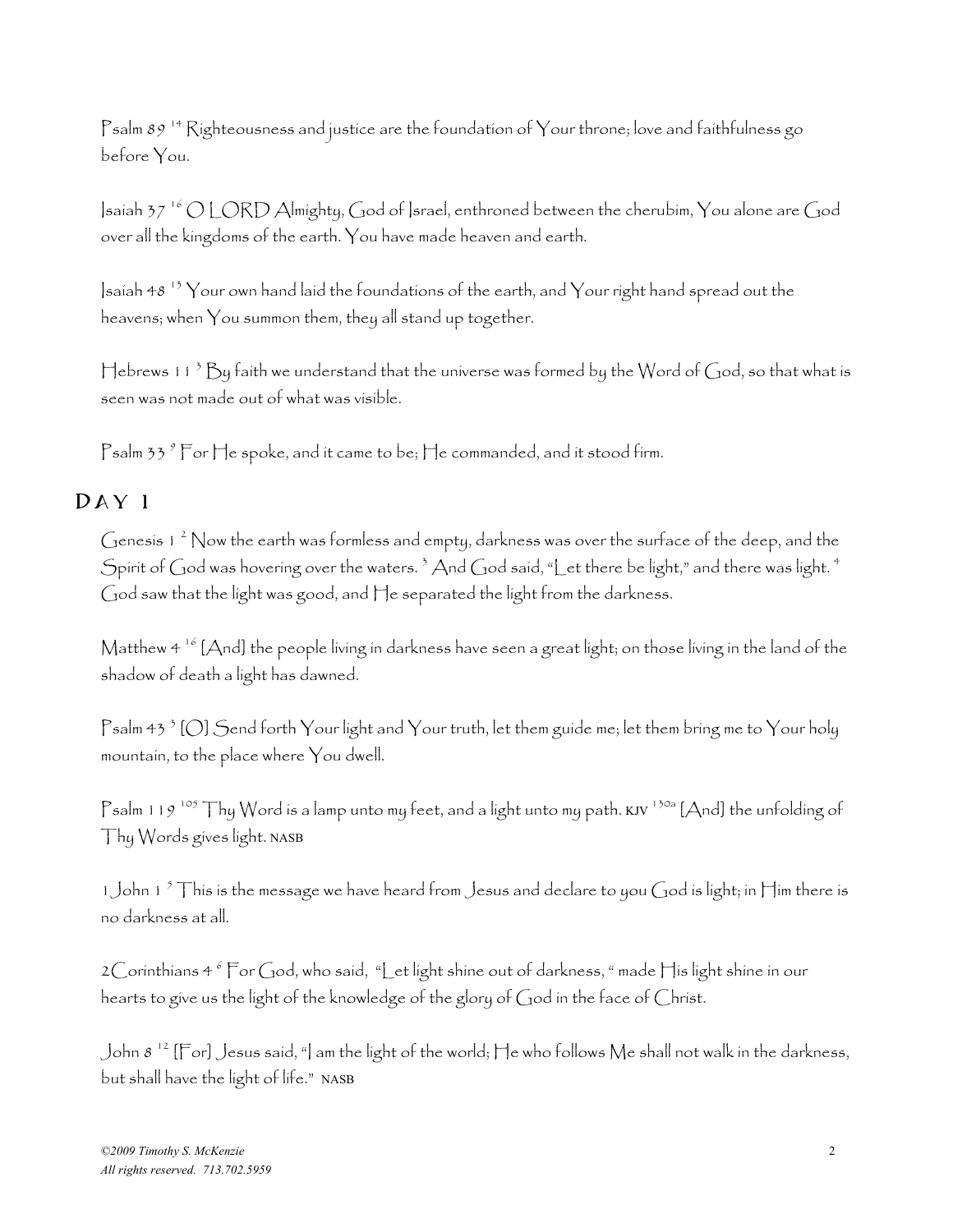John 1  $^+$  [Because] In Him was life, and that life was the light of men.  $^5$  And the light shines in the  $\,$ darkness, and the darkness did not comprehend it. NASB

Psalm 36  $^{\circ}$  For with Thee is the fountain of life [and] in Thy light we see light. <code>NASB</code>

Colossians 1 13 For God has rescued us from the dominion of darkness and brought us into the kingdom of the  $S$ on  $\mathcal{H}$ e loves,  $\mathcal{H}^*$  in whom we have redemption, the forgiveness of sins.

1 Peter 2<sup>9</sup> [So that] we are a chosen people, a royal priesthood, a holy nation, a people belonging to God, that we may declare the praises of Him who called us out of darkness into His wonderful light.

Genesis 1  $^5$  God called the light "day, "and the darkness  $\sqcap$ e called "night. " And there was evening, and there was morning--the first day.

Psalm 118<sup>24</sup> This is the day the LORD has made; let us rejoice and be glad in it.

## DAY<sub>2</sub>

Genesis 1  $^6$  And God said, "Let there be an expanse between the waters to separate water from water."  $^7$  So God made the expanse and separated the water under the expanse from the water above it. And it was so.  ${}^{8a}$  God called the expanse "sky. "

 $\vert$ saiah 40<sup>22</sup>  $\vert \cdot \vert$ e sits enthroned above the circle of the earth, and its inhabitants are like grasshoppers. He stretches out the heavens like a canopy, and spreads them out like a tent to live in.

Psalm 104  $^{2a}$  He wraps Himself in light as with a garment;  $^3$  and lays the beams of His upper chambers on their waters. He makes the clouds His chariot and rides on the wings of the wind.

Isaiah 44 22 He has swept away our offenses like a cloud, and our sins like the morning mist.

Psalm 103<sup>11</sup> For as high as the heavens are above the earth, so great is His love for those who fear Him;  $^{12}$  as far as the east is from the west, so far has  $\Box$ e removed our transgressions from us.

2 Corinthians 5  $^{17}$  Therefore, if anyone is in Christ, he is a new creation; old things [have] passed away, behold, all things have become new! NASB

Genesis  $1^{8b}$  And there was evening, and there was morning--the second day.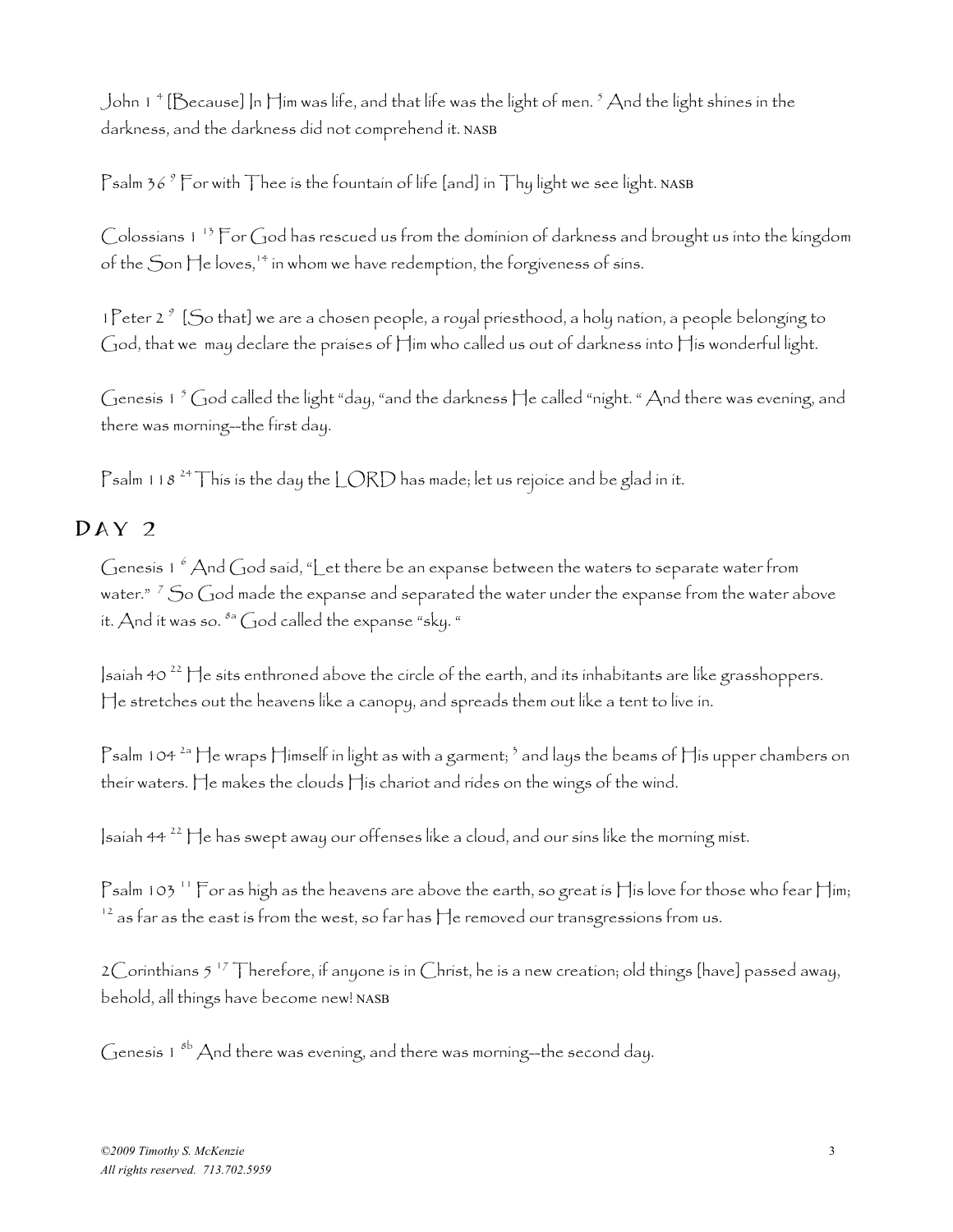# Day 3

Genesis 1  $^{\circ}$  And God said, "Let the water under the sky be gathered to one place, and let dry ground appear." And it was so. 10 God called the dry ground "land," and the gathered waters He called "seas." And God saw that it was good.

Isaiah 40<sup>12</sup> Who has measured the waters in the hollow of  $\prod$  is hand, or with the breadth of  $\prod$  is hand marked off the heavens? Who has held the dust of the earth in a basket, or weighed the mountains on the scales and the hills in a balance? 15 Surely the nations are like a drop in a bucket; they are regarded as dust on the scales; He weighs the islands as though they were fine dust.

Psalm 24  $^{\circ}$  The earth is the LORD'S, and everything in it, the world, and all who dwell there in;  $^2$  for He founded it upon the seas and established it upon the waters.

Psalm 95  $^{\circ}$  In His hand are the depths of the earth, and the mountain peaks belong to Him.

 $\mathsf{P}\mathsf{salm}\, g\, s\, {}^s[\bigcirc] \mathsf{L}$ et the rivers clap their hands, let the mountains sing together for joy;

Psalm 95  $^5$  The sea is His, for He made it, and His hands formed the dry land.

Psalm 93  $^3$  [Yet] the seas have lifted up, O LORD, the seas have lifted up their voice; the seas have lifted up their pounding waves.

Psalm 89  $^g$  [But]  $\rm Y$ ou rule over the surging sea; when its waves mount up,  $\rm Y$ ou still them.

Psalm 93  $^{\circ}$  [For] mightier than the thunder of the great waters, mightier than the breakers of the sea—the LORD on high is mighty.

Jeremiah 5 22 Should we not fear Him? Should we not tremble in His presence? [For] He made the sand a boundary for the sea, an everlasting barrier it cannot cross. The waves may roll, but they cannot prevail; they may roar, but they cannot cross it.

Genesis 1  $^{\prime\prime}$  Then God said, "Let the land produce vegetation seed-bearing plants and trees on the land that bear fruit with seed in it, according to their various kinds. "And it was so.<sup>12</sup> The land produced vegetation plants bearing seed according to their kinds and trees bearing fruit with seed in it according to their kinds. And God saw that it was good.

 $|$ saíah 45  $^s$   $\rm{Y}$ ou heavens above, raín down ríghteousness; let the clouds shower ít down.  $\rm{L}$ et the earth open wide, let salvation spring up, and righteousness grow with it; I, the LORD, have created it.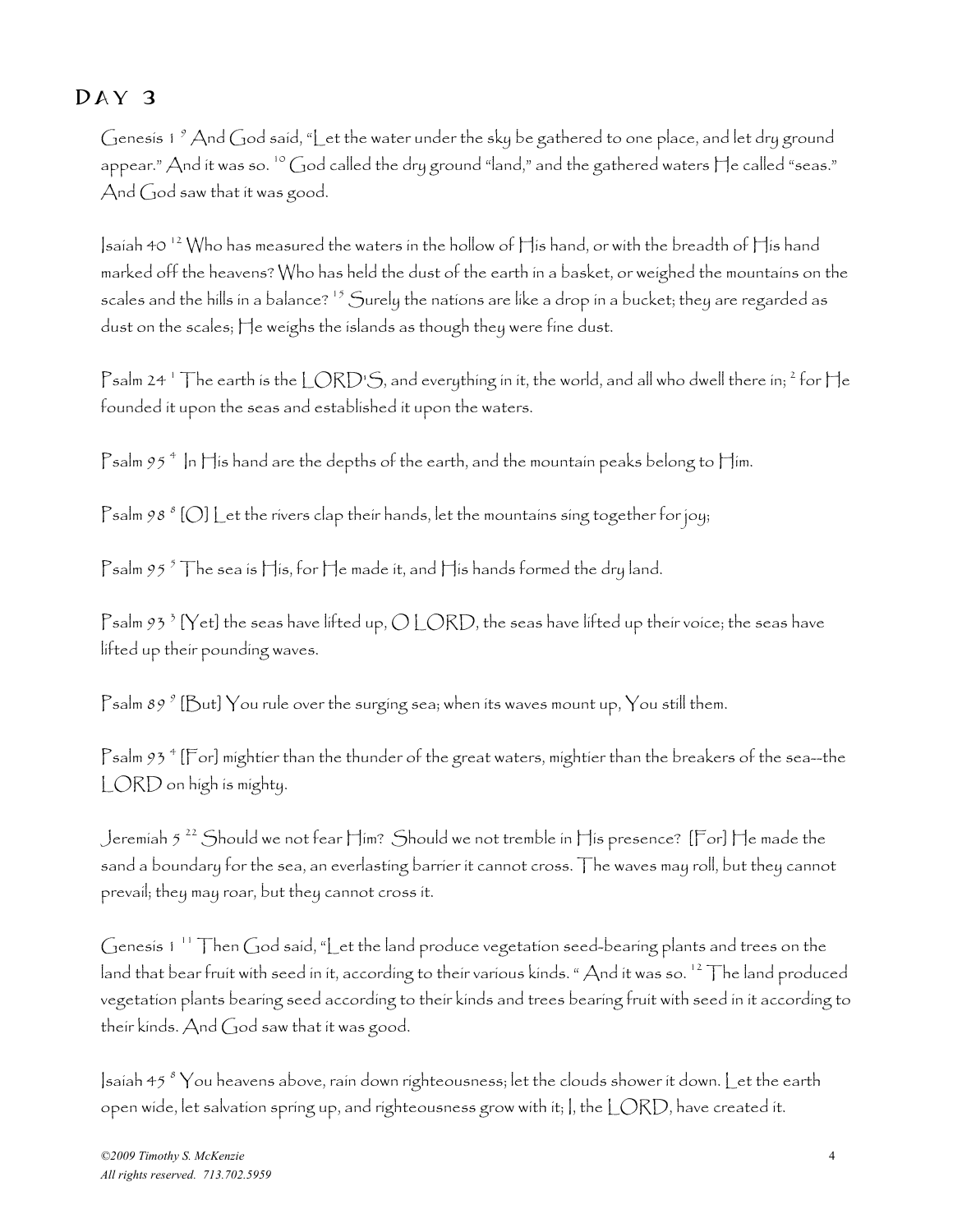Psalm 147  $^s$  [[\_ord],  $\rm Y$ ou cover the sky with clouds;  $\rm Y$ ou supply the earth with rain and make grass grow on the hills.

Psalm 65  $^{\circ}$   $\rm Y$ ou care for the land and water it;  $\rm Y$ ou enrich it abundantly. The streams of God are filled with water to provide the people with grain for so You have ordained it.  $10$  You drench its furrows and level its ridges; You soften it with showers and bless its crops. 11 You crown the year with Your bounty, and Your paths overflow with abundance.  $12$  The grasslands of the desert overflow; the hills are clothed with gladness.<sup>13</sup> The meadows are covered with flocks and the valleys are mantled with grain; they shout for joy and sing.

 $|$ saiah 40  $^s$  [Still] the grass withers and the flowers fade, but the Word of our God stands forever. "

Psalm 1 <sup>1</sup> How blessed is the man who does not walk in the counsel of the wicked, nor stand in the path of sinners, nor sit in the seat of scoffers!  $^2$   $\rm{But}$  his delight is in the law of the  $\rm{L}$ ord, and in  $\rm{H}$ is law he meditates day and night.  $^3$  And he will be like a tree [firmly] planted by streams of water, which yields its fruit in its season, and [whose] leaf does not wither; and in whatever he does, he prospers. NASB

Genesis  $1^{-13}$  And there was evening, and there was morning--the third day.

#### Day 4

Genesis 1 14 And God said, "Let there be lights in the expanse of the sky to separate the day from the night, and let them serve as signs to mark seasons and days and years,  $^{15}$  and let them be lights in the expanse of the sky to give light on the earth." And it was so. <sup>16</sup> God made two great lights--the greater light to govern the day and the lesser light to govern the night. He also made the stars.  $^{17}$  God set them in the expanse of the sky to give light on the earth,  $18$  to govern the day and the night, and to separate light from darkness. And God saw that it was good.

 $\vert$ saiah 40<sup>26</sup> [So] lift your eyes and look to the heavens Who created all these? [Surely]  $\vert \cdot \vert$ e who brings out the starry host one by one, and calls them each by name. Because of His great power and mighty strength, not one of them is missing.

Psalm 33  $^{\circ}$  [For] by the word of the LORD were the heavens made, their starry host by the breath of His mouth.

Psalm 19  $^{\circ}$  The heavens declare the glory of God; the skies proclaim the work of His hands.  $^{\circ}$  Day after day they pour forth speech; night after night they display knowledge. 3 There is no speech or language where their voice is not heard.  $^\mathrm{4}$   $\top$ heir voice goes out into all the earth, their words to the ends of the world. In the heavens  $\sqcap$ e has pitched a tent for the sun,  $^5$  which is like a bridegroom coming forth from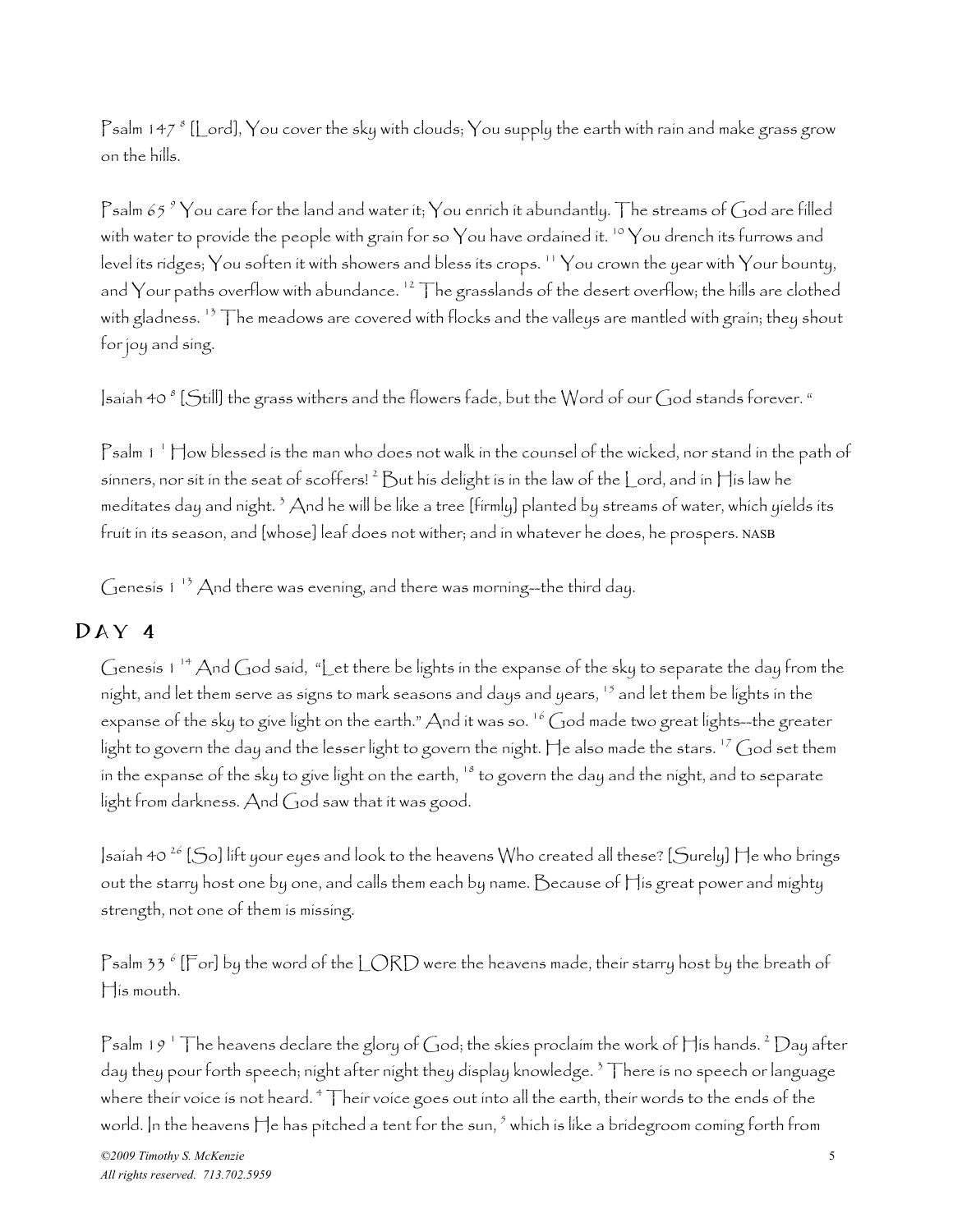His pavilion, like a champion rejoicing to run his course.  $^{\circ}$  It rises at one end of the heavens and makes its circuit to the other; nothing is hidden from its heat.

 $|$ saiah 45  $^6$  so that from the rising of the sun to the place of its setting men may know there is none besides  $\lim_{n \to \infty}$  He is the  $|\bigcirc RD$ , and there is no other.

]saíah 60  $^{\circ}$  [So] Aríse, shíne, for your light has come, and the glory of the LORD ríses upon you.  $^{\circ}$ Nations will come to Your light, and kings to the brightness of Your dawn.

Psalm 74<sup>16</sup> [For] the day is Yours, and Yours also the night; You established the sun and moon.<sup>17</sup> |t was You who set all the boundaries of the earth; You made both summer and winter.

Psalm 147<sup>16</sup> You spread the snow like wool and scatter the frost like ashes. <sup>17</sup> You hurl down Your hail like pebbles. Who can withstand Your icy blast? 18 [But] you send Your word and melt them; You stir up Your breezes, and the waters flow.

 $\frac{1}{2}$  Isaiah 1<sup>18</sup> "Come now, let us reason together," says the LORD. "Though your sins are like scarlet, they shall be as white as snow; though they are red as crimson, they shall be like wool."

 $\mathsf{P}\mathsf{salm}$  148  $^3$  [So] praise  $\mathsf{H}$ im, sun and moon, praise  $\mathsf{H}$ im, all you shining stars.

Psalm 89<sup>5a</sup> [Truly] The heavens do praise Your wonders,  $O$  LORD, and Your faithfulness too.

Lamentations 3<sup>21</sup> This | recall to my mind, therefore | have hope. <sup>22</sup> The Lord's lovingkindnesses indeed never cease, for  $\prod$ is compassions never fail.  $^{23}$  They are new every morning; great is Thy faithfulness! NASB

Genesis 1<sup>19</sup> And there was evening, and there was morning--the fourth day.

# Day 5

Genesis 1<sup>20</sup> And God said, "Let the water teem with living creatures, and let birds fly above the earth across the expanse of the sky."<sup>21</sup> So God created the great creatures of the sea and every living and moving thing with which the water teems, according to their kinds, and every winged bird according to its kind. And God saw that it was good.  $^{22}$  God blessed them and said, "Be fruitful and increase in number and fill the water in the seas, and let the birds increase on the earth."

Matthew  $6^{26}$  Look at the birds of the air; they do not sow or reap or store away in barns, and yet your heavenly Father feeds them. Are you not much more valuable than they?

*©2009 Timothy S. McKenzie* 6 *All rights reserved. 713.702.5959* Matthew 10  $^{29}$  Are not two sparrows sold for a penny? Yet not one of them will fall to the ground apart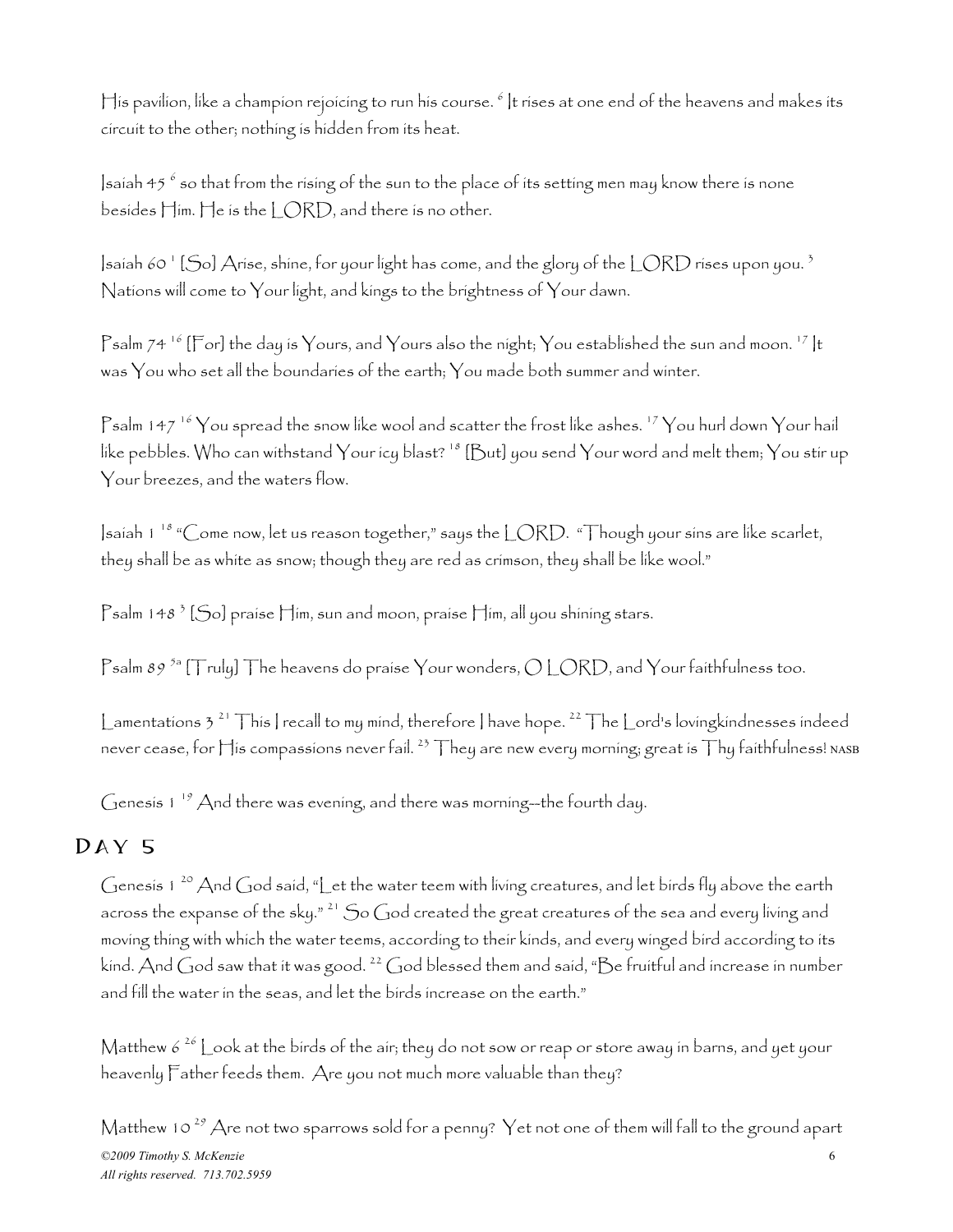from the will of your Father.<sup>31</sup> So don't be afraid; you are worth more than many sparrows.

Psalm 104<sup>24</sup> How many are Your works,  $O$  LORD! In wisdom You made them all; the earth is full of Your creatures.  $^{25}$  There is the sea, vast and spacious, teeming with creatures beyond number-- living things both large and small.

Psalm 148 <sup>7</sup> Praise the LORD from the earth, you great sea creatures and all ocean depths,

Psalm 69<sup>34</sup> Let heaven and earth praise  $\Box$ im, the seas and all that move in them,

Genesis  $1^{23}$  And there was evening, and there was morning--the fifth day.

## Day 6

Genesis 1<sup>24</sup> And God said, "Let the land produce living creatures according to their kinds livestock, creatures that move along the ground, and wild animals, each according to its kind." And it was so. <sup>25</sup> God made the wild animals according to their kinds, the livestock according to their kinds, and all the creatures that move along the ground according to their kinds. And God saw that it was good.  $^{26}$  Then God said, "Let us make man in Our image, in Our likeness, and let them rule over the fish of the sea and the birds of the air, over the livestock, over all the earth, and over all the creatures that move along the ground."  $^{27}$  So God created man in His Own image, in the image of God He created him; male and female He created them.

Genesis 2  $^7$  The LORD God formed the man from the dust of the ground and breathed into his nostrils the breath of life, and the man became a living being.  $^{21}$  And the LORD God caused the man to fall into a deep sleep; and while he was sleeping, God took one of the man's ribs and closed up the place with flesh. <sup>22</sup> Then the LORD God made a woman from the rib He had taken out of the man, and He brought her to the man. 23 The man said, "This is now bone of my bones and flesh of my flesh; she shall be called 'woman,' for she was taken out of man."

Genesis 1 28a God blessed them and said to them, "Be fruitful and increase in number; fill the earth and subdue it." 30b And it was so.

Psalm 8  $^{\circ}$  O LORD, our Lord, how majestic is Your name in all the earth! You have set Your glory above the heavens.  $^2$  From the lips of children and infants  $\gamma$ ou have ordained praise because of  $\gamma$ our enemies, to silence the foe and the avenger.  $^3$  When | consider  $\gamma$ our heavens, the work of  $\gamma$ our fingers, the moon and the stars, which  $\gamma$ ou have set in place, <sup>4a</sup> what is man that  $\gamma$ ou are mindful of him?

Psalm 100  $^3$  Know [therefore] that the LORD is God. It is He who made us, and we are His; we are His people, the sheep of His pasture.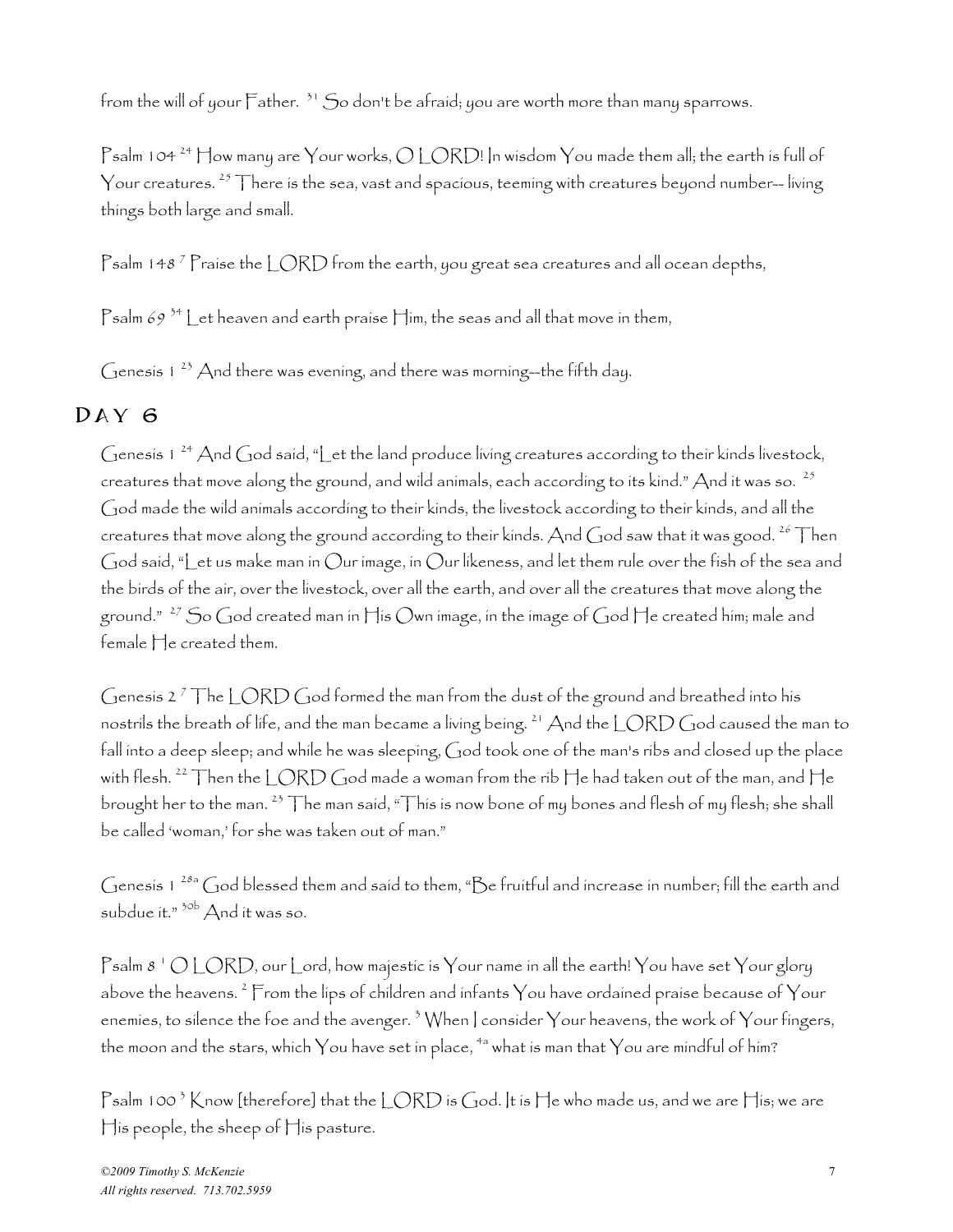Isaiah 64  $^s$  O LORD, You are our Father. We are the clay, You are the potter; we are all the work of Your hand.

Job 33 <sup>4</sup> [Yes], the Spirit of God has made me; the breath of the Almighty gives me life.

Psalm 139<sup>13</sup> For Thou didst form my inward parts; Thou didst weave me in my mother's womb. <sup>14</sup> | will give thanks to  $\top$ hee, for  $|$  am fearfully and wonderfully made; Wonderful are  $\top$ hy works, and my soul knows it very well.  $^{15}$  My frame was not hidden from Thee, when I was made in secret, [and] skillfully wrought in the depths of the earth.<sup>16</sup> Thine eyes have seen my unformed substance; and in Thy book they were all written, the days that were ordained for me, when as yet there was not one of them. NASB

Psalm 138 <sup>8</sup> The LORD will fulfill His purpose for me; Your love, O LORD, endures forever [so] do not abandon the works of Your hands.

Philippians 1  $^6$  For ] am confident of this very thing, that He who began a good work in me will perfect it until the day of Jesus Christ. NASB

Psalm 103  $^{13}$  As a father has compassion on his children, so the LORD has compassion on those who fear  $\boxplus$ im; <sup>14</sup> for  $\boxplus$ e knows how we are formed,  $\boxplus$ e remembers that we are dust. <sup>15</sup> As for man, his days are like grass, he flourishes like a flower of the field; <sup>16</sup> the wind blows over it and it is gone, and its place remembers it no more.<sup>17</sup> But from everlasting to everlasting the LORD'S love is with those who fear Him, and His righteousness with their children's children--

Psalm 95  $^{\circ}/$ lsaiah 43  $^{\circ}$  Come, let everyone who is called by His name, whom He created for His glory, whom He formed and made, bow down in worship, let us kneel before the Lord our Maker.

Genesis 1 31 God saw all that He had made, and behold, it was very good. And there was evening, and there was morning--the sixth day.

### Day 7

Genesis 2  $^{\circ}$  Thus the heavens and the earth were completed in all their vast array.  $^{\circ}$  [So] by the seventh day God had finished the work He had been doing; [and] on the seventh day He rested from all His work.

Jeremiah 6  $^{16}$  This is what the LORD says "Stand at the crossroads and look; ask for the ancient paths, ask where the good way is, and walk in it, and you will find rest for your souls."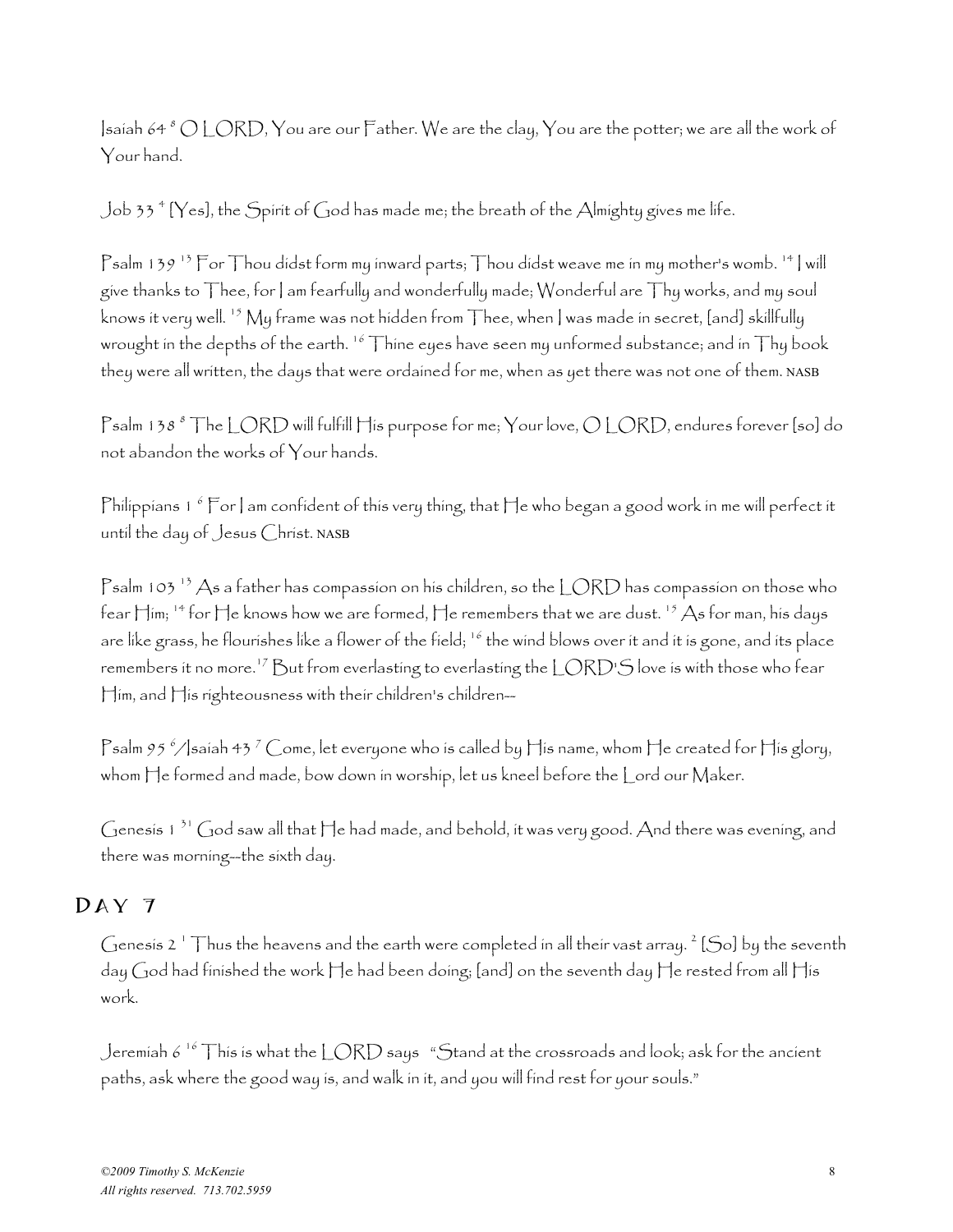Isaiah 40<sup>29</sup> He gives strength to the weary and increases the power of the weak.<sup>30</sup> Even youths grow tired and weary, and young men stumble and fall;  $51$  but those who hope in the LORD will renew their strength. They will soar on wings like eagles; they will run and not grow weary, they will walk and not be faint.

Matthew 11  $^{28}$  [And Jesus said], "Come to Me, all who are weary and heavy-laden, and ] will give you rest.  $^{29}$  Take My yoke upon you, and learn from Me, for I am gentle and humble in heart; and you shall find rest for your souls." NASB

Isaiah 40 11a like a shepherd He tends His flock He gathers the lambs in His arms and carries them close to His heart.

Genesis 2  $^3$  And [so] God blessed the seventh day and made it holy, because on it He rested from all the work of creating that He had done.

## THESIS

Romans 1<sup>20</sup> [Yes], since the creation of the world God's invisible qualities-- $\Box$  is eternal power and divine nature--have been clearly seen, being understood from what has been made, so that men are without excuse.

# QUESTIONS

Exodus  $5^{2a}$  [Yet some will still say], "Who is the Lord that | should obey His voice?" NASB

# Answers

 $\vert$ saiah 40<sup>21</sup> [But] do you not know? Have you not heard? Has it not been told you from the beginning? Have you not understood since the earth was founded?<sup>28</sup> The LORD is the everlasting God, the Creator of the ends of the earth. He will not grow tired or weary, and His understanding no one can fathom.

1 Corinthians 2<sup>16</sup> For who has known the mind of the Lord that he may instruct Him?

Job 12  $^7$  But ask the animals, and they will teach you, or the birds of the air, and they will tell you;  $^s$  or speak to the earth, and it will teach you, or let the fish of the sea inform you.  $^{\circ}$  Which of all these does not know that the hand of the LORD has done this? <sup>10</sup> In His hand is the life of every creature and the breath of all mankind.

Isaiah 40 13 [And] who has directed the Spirit of the Lord, or as His counselor has informed Him? NASB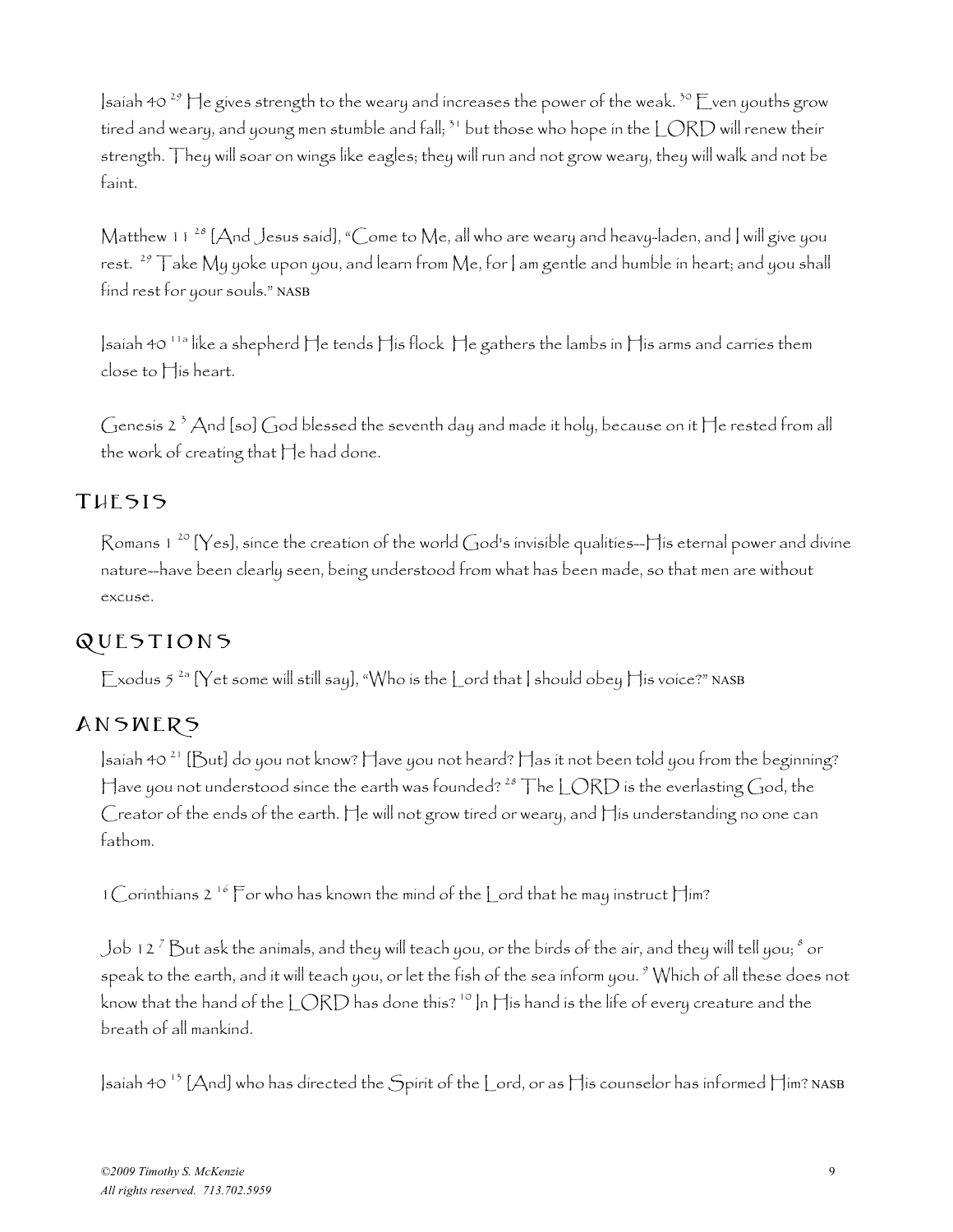#### <code>Job</code> 40  $^{\rm 2}$  Will the one who contends with the <code>Almighty</code> correct <code>Him?</code>

 $\sinh 45$ <sup>9b</sup> Does the clay say to the potter, 'What are you making?'

#### [Even the Lord Himself asks you]

Job 38  $^{\circ}$  "Where were you when | laíd the earth's foundatíon? Tell Me, if you understand.  $^{\circ}$  Who marked off its dimensions? Surely you know! Who stretched a measuring line across it?  $^6$  On what were its footings set, or who laid its cornerstone—  $^7$  while the morning stars sang together and all the angels  $\,$ shouted for joy?  $^s$  Who shut up the sea behind doors when it burst forth from the womb,  $^s$  when ] made the clouds its garment and wrapped it in thick darkness, <sup>10</sup> when | fixed limits for it and set its doors and bars in place, <sup>11</sup> when | said, 'This far you may come and no farther; here is where your proud waves halt'?  $12$  Have you ever in your life given orders to the morning, or shown the dawn its place,  $16$  Have you journeyed to the springs of the sea or walked in the recesses of the deep? 18 Have you comprehended the vast expanses of the earth? Tell Me, if you know all this.  $^{22}$  Have you entered the storehouses of the snow or seen the storehouses of the hail,  $31$  Can you bind the beautiful Pleiades? Can you loose the cords of Orion?  $^{32}$  Can you bring forth the constellations in their seasons or lead out the Bear with its cubs?  $33$  Do you know the laws of the heavens? Can you set up God's dominion over the earth?  $34$  Can you raise your voice to the clouds and cover yourself with a flood of water?  $^{35}$   $\rm{O}$ o you send the lightning bolts on their way? Do they report to you [and say], 'Here we are'?  $36$  Who endowed the heart with wisdom or gave understanding to the mind?  $37$  Who has the wisdom to count the clouds and who can tip over the water jars of the heavens?"

Job 39  $^{\rm +}$  "Do you know when the mountain goats give birth? Do you watch when the doe bears her fawn?  $^2$   $\rm{Do}$  you count the months till they bear?  $\rm{Do}$  you know the time they give birth?  $^{19}$   $\rm{Do}$  you give the horse his strength or clothe his neck with a flowing mane?  $^{26}$  Does the hawk take flight by your wisdom and spread his wings toward the south?  $^{27}$  Does the eagle soar at your command and build his nest on high?"

#### Doxology

Romans 11<sup>33</sup> Oh, the depth of the riches of the wisdom and knowledge of God! How unsearchable His judgments, and His paths beyond tracing out!

 $\mathsf{P}\mathsf{s}\mathsf{a}\mathsf{l}\mathsf{m}$  147  $^5$  Great is our  $\mathsf{l}\mathsf{.}$  ord and  $\mathsf{m}\mathsf{i}\mathsf{g}\mathsf{h}$ ty in power;  $\mathsf{l}\mathsf{l}\mathsf{i}\mathsf{s}\mathsf{u}$ nderstanding  $\mathsf{h}\mathsf{a}\mathsf{s}\mathsf{n}\mathsf{o}\mathsf{l}\mathsf{i}\mathsf{m}\mathsf{i}\mathsf{t}.$ 

Ecclesiastes  $3<sup>11</sup>$  He has made everything beautiful in its time. He has also set eternity in the hearts of men; yet they cannot fathom what God has done from beginning to end.